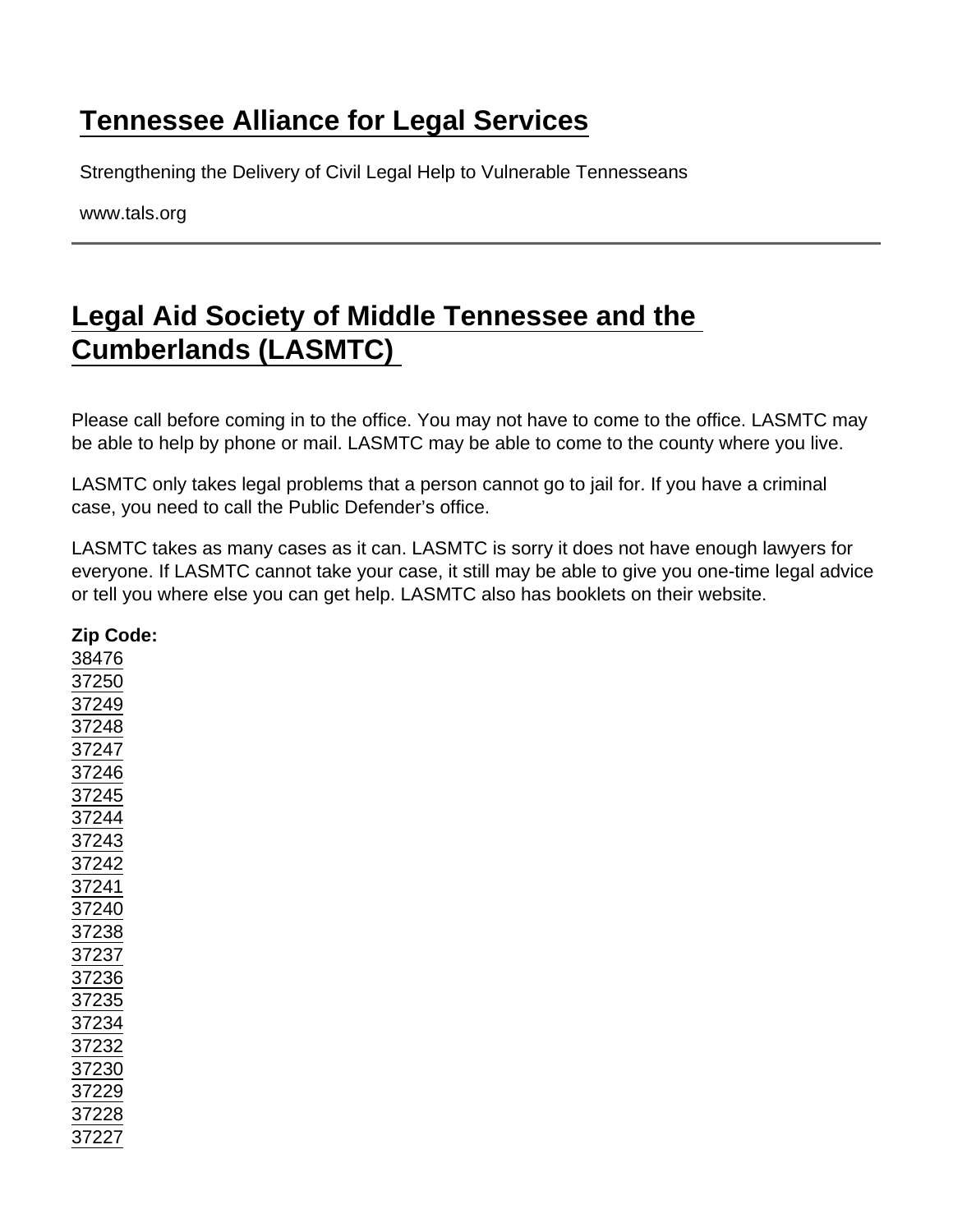| 37222<br>372221<br>372221<br>372218<br>37218<br>37216<br>37211<br>37212 37212<br>372208<br>37200<br>37200<br>37200<br>37200<br>37200<br>37200<br>37200<br>37200<br>37200<br>37200<br>37200<br>37200<br>37200<br>37200<br>37200<br>37200<br>37200<br>37200<br>37200<br>37200<br>37200<br>37 |
|--------------------------------------------------------------------------------------------------------------------------------------------------------------------------------------------------------------------------------------------------------------------------------------------|
|                                                                                                                                                                                                                                                                                            |
|                                                                                                                                                                                                                                                                                            |
|                                                                                                                                                                                                                                                                                            |
|                                                                                                                                                                                                                                                                                            |
|                                                                                                                                                                                                                                                                                            |
|                                                                                                                                                                                                                                                                                            |
|                                                                                                                                                                                                                                                                                            |
|                                                                                                                                                                                                                                                                                            |
|                                                                                                                                                                                                                                                                                            |
|                                                                                                                                                                                                                                                                                            |
| 37076                                                                                                                                                                                                                                                                                      |
| 37072                                                                                                                                                                                                                                                                                      |
|                                                                                                                                                                                                                                                                                            |
| 37070                                                                                                                                                                                                                                                                                      |
| 37069                                                                                                                                                                                                                                                                                      |
| 37068                                                                                                                                                                                                                                                                                      |
|                                                                                                                                                                                                                                                                                            |
|                                                                                                                                                                                                                                                                                            |
|                                                                                                                                                                                                                                                                                            |
|                                                                                                                                                                                                                                                                                            |
|                                                                                                                                                                                                                                                                                            |
| $\frac{37067}{37065}$ $\frac{37064}{37062}$ $\frac{37062}{37002}$                                                                                                                                                                                                                          |
|                                                                                                                                                                                                                                                                                            |
| $\frac{37027}{37024}$                                                                                                                                                                                                                                                                      |
|                                                                                                                                                                                                                                                                                            |
| 37014                                                                                                                                                                                                                                                                                      |
| $\frac{37013}{ }$                                                                                                                                                                                                                                                                          |
| $\frac{1}{37011}$                                                                                                                                                                                                                                                                          |
|                                                                                                                                                                                                                                                                                            |
| QR Code vCard:                                                                                                                                                                                                                                                                             |